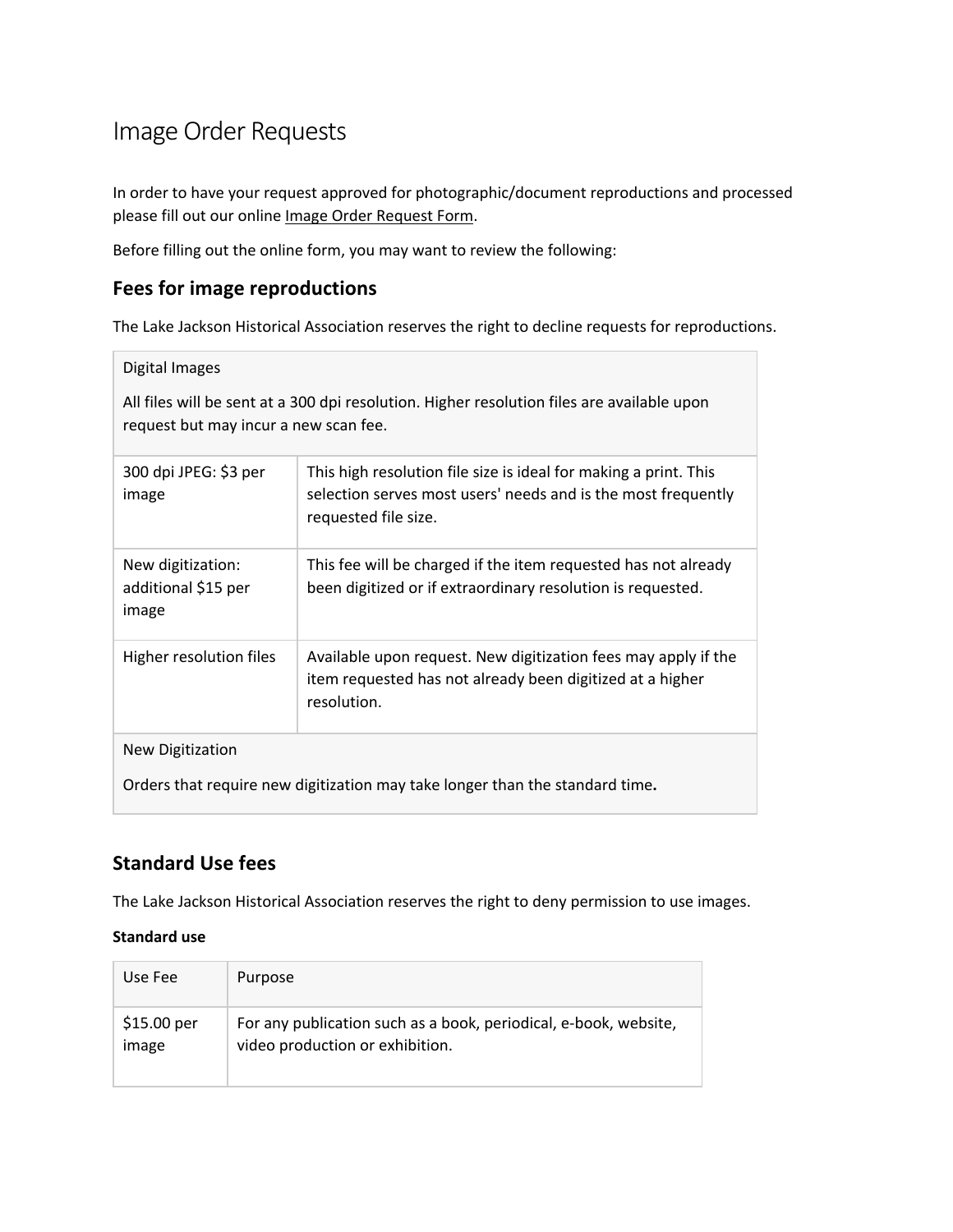### **Additional uses**

#### **Non-profit exhibition**

Most images may be used in non-profit museum exhibitions or displays, but permission must be requested through the Image Order Request Form. Use fees are usually waived. Fees for images may apply.

#### **Thesis / dissertation / school paper / classroom use**

Although permission must be obtained through the Image Order Request Form to use an image in a school paper, master's thesis, or dissertation, fees are usually waived. Likewise, fees are waived for educational classroom use. Fees for images may apply.

#### **Reuse fee**

Reusing an image in a new edition or a new project constitutes a re-use. All requests for re-use or change in use must be applied for using the Image Order Request Form.

### **Terms and Conditions of use for images**

In return for permission to procure reproductions from the Lake Jackson Historical Association, the following terms and conditions will apply:

- 1. An Image Order Request Form must be completed and all applicable fees must be paid, before photographic or document reproduction requests can be processed.
- 2. Once granted, permission for obtaining reproductions may not be sold or transferred. It is for one-time-use only, unless specified. Reprints, subsequent editions, or additional uses of any kind must be preceded by a new order form and are not covered by the original permissions and fees.
- 3. The image must be reproduced in its/their entirety unless identified as a "detail." Superimposing type or other elements upon the image, cropping the image, bleeding the image off the page, or printing the image on colored stock paper is prohibited without prior written permission from the Director.
- 4. The credit line **"Lake Jackson Historical Association"** must appear in the immediate proximity to the reproduction, or in the section of the publication devoted to acknowledgments or credits.
- 5. Any applicant purchasing an image for study purposes only, who later decides to reproduce or publish it, must first secure written permission from the Association. In this case, it is necessary to file a new order form.
- 6. In no case shall the Lake Jackson Historical Association be held liable for any legal action that results as a consequence of the use, publication, or distribution of materials taken or derived from its archives, curatorial files or other records, and that these matters are solely the responsibility of the applicant.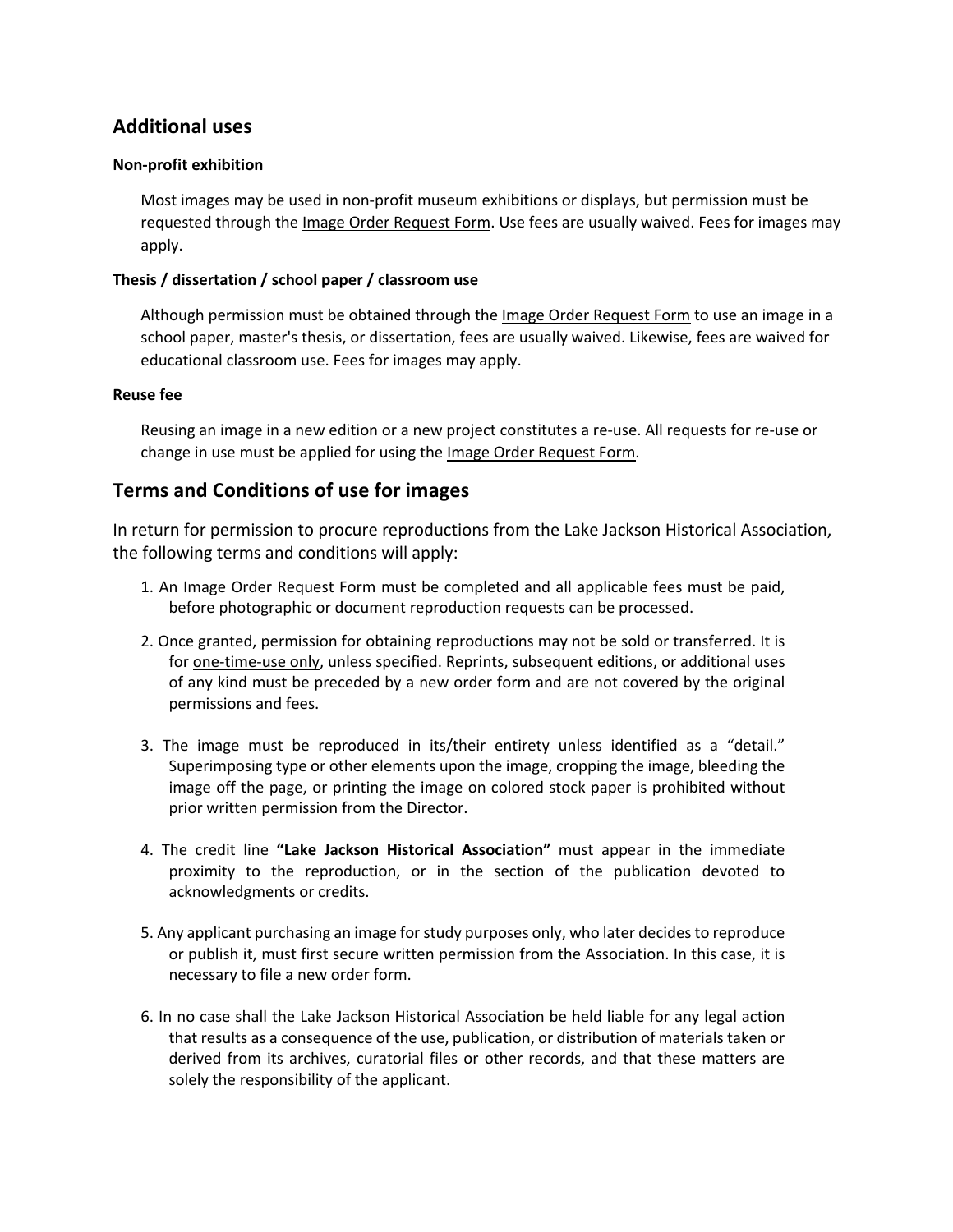After you submit your request, the following will occur:

- 1. You will receive an e-mail with an invoice and acceptable methods of payment.
- 2. You submit the payment.
- 3. Your image order is prepared and sent to you through e-mail.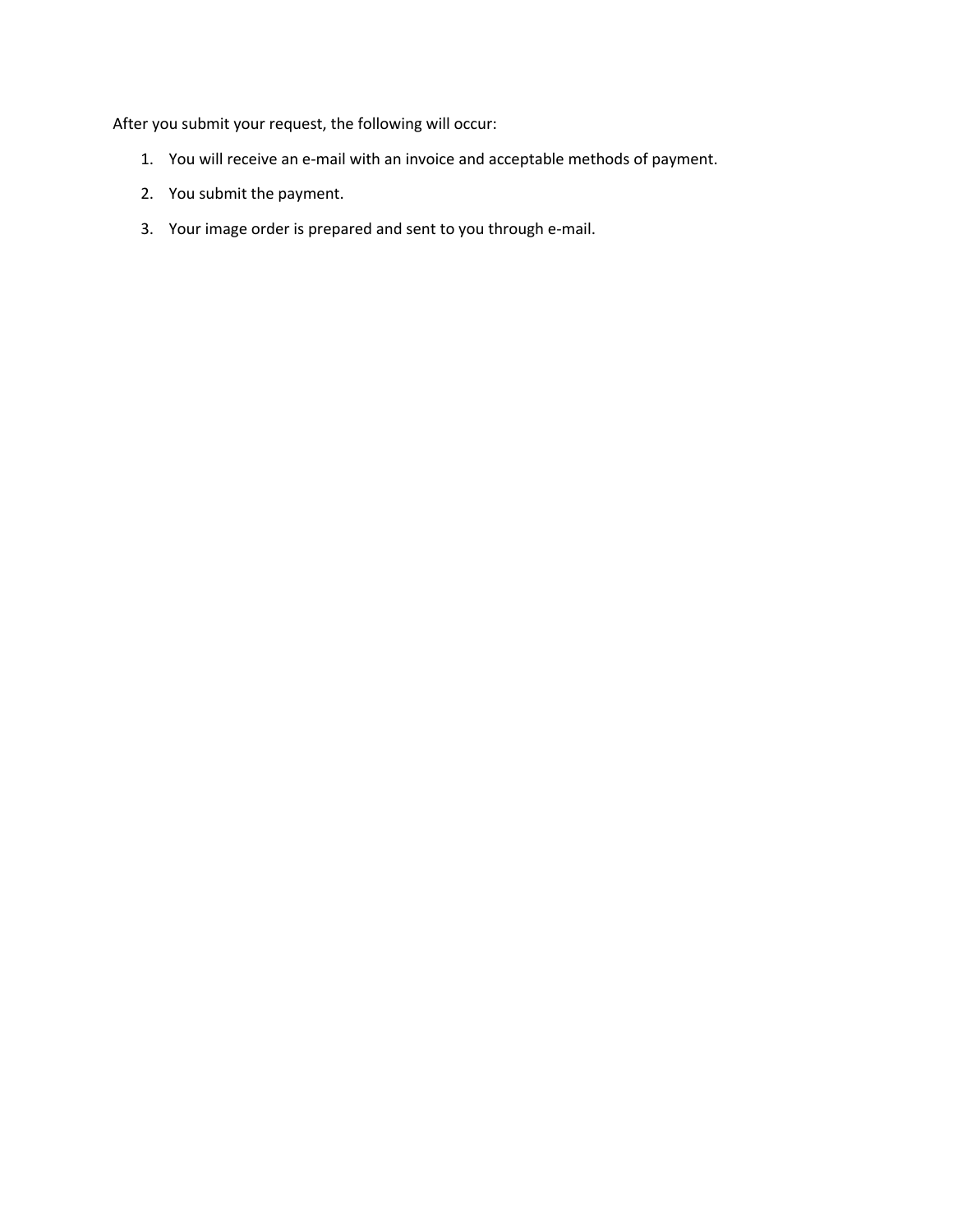## Image Order Request Form

Contact Information

Date Requested: **(text box)**

Name/Company: **(text box)**

Address: **(text box)**

City: **(text box)**

State: **(text box)**

Zip: **(text box)**

Phone Number: **(text box)**

E-Mail Address: **(text box)**

Museum Affiliation: **(check box)** Member **(check box)** Volunteer (Museum Members and Volunteers receive a 20% discount)

#### Request Details

#### Image Information: **(text box)**

(Please provide sufficient information to identify the image(s) requested. Include any information such as the title, artist, and/or accession number, if available.)

Intended Use: **(text box)** Use fees will be applied where applicable.

Working title of publication of production: **(text box)**

Publisher / producer / sponsoring institution: **(text box)**

Period of posting / exhibition: **(text box)**

#### Higher Resolution Needed: **(text box)**

All files will be sent at a 300 dpi resolution unless otherwise requested. Additional fees may apply.